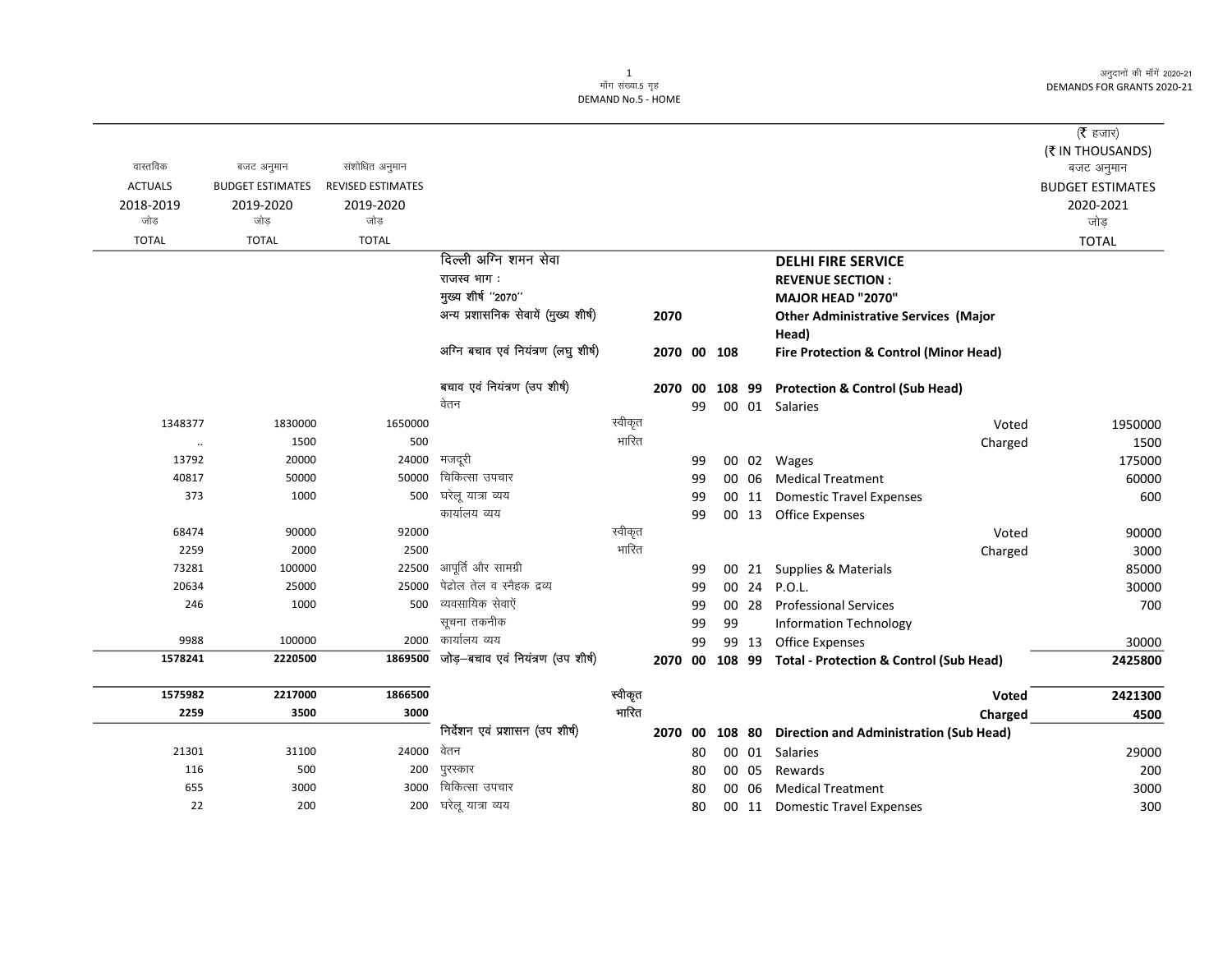अनुदानों की माँगें 2020-21 DEMANDS FOR GRANTS 2020-21

2<br>माँग संख्या.5 गृह DEMAND No.5 - HOME

|                      |                         |                          |                                                          |      |         |             |        |                                                                       | ( $\bar{\tau}$ हजार)    |
|----------------------|-------------------------|--------------------------|----------------------------------------------------------|------|---------|-------------|--------|-----------------------------------------------------------------------|-------------------------|
|                      |                         |                          |                                                          |      |         |             |        |                                                                       | (₹ IN THOUSANDS)        |
| वास्तविक             | बजट अनुमान              | संशोधित अनुमान           |                                                          |      |         |             |        |                                                                       | बजट अनुमान              |
| <b>ACTUALS</b>       | <b>BUDGET ESTIMATES</b> | <b>REVISED ESTIMATES</b> |                                                          |      |         |             |        |                                                                       | <b>BUDGET ESTIMATES</b> |
| 2018-2019            | 2019-2020               | 2019-2020                |                                                          |      |         |             |        |                                                                       | 2020-2021               |
| जोड                  | जोड                     | जोड                      |                                                          |      |         |             |        |                                                                       | जोड                     |
| <b>TOTAL</b>         | <b>TOTAL</b>            | <b>TOTAL</b>             |                                                          |      |         |             |        |                                                                       | <b>TOTAL</b>            |
| $\ldots$             | 500                     | 200                      | विदेश यात्रा व्यय                                        |      | 80      |             | 00 12  | <b>Foreign Travel Expenses</b>                                        | 200                     |
| 4995                 | 5000                    | 5000                     | कार्यालय व्यय                                            |      | 80      |             | 00 13  | <b>Office Expenses</b>                                                | 5000                    |
| 27089                | 40300                   | 32600                    | जोड़–निर्देशन एवं प्रशासन (उप शीर्ष)                     |      | 2070 00 |             | 108 80 | <b>Total - Direction &amp; Administration (Sub</b><br>Head)           | 37700                   |
|                      |                         |                          | प्रशिक्षण (उप शीर्ष)                                     |      | 2070 00 |             | 108 79 | <b>Training (Sub Head)</b>                                            |                         |
| 29920                | 40000                   | 30000                    | वेतन                                                     |      | 79      |             | 00 01  | <b>Salaries</b>                                                       | 36000                   |
| 2276                 | 3000                    | 2000                     | चिकित्सा उपचार                                           |      | 79      |             | 00 06  | <b>Medical Treatment</b>                                              | 2000                    |
| 49                   | 2000                    | 600                      | घरेलू यात्रा व्यय                                        |      | 79      |             | 00 11  | <b>Domestic Travel Expenses</b>                                       | 600                     |
| 4862                 | 10000                   |                          | 3000 कार्यालय व्यय                                       |      | 79      |             | 00 13  | <b>Office Expenses</b>                                                | 3000                    |
| $\ddot{\phantom{a}}$ | 1500                    | 500                      | आपूर्ति और सामग्री                                       |      | 79      |             | 00 21  | Supplies & Materials                                                  | 500                     |
| $\ddot{\phantom{0}}$ | 5000                    | 4000                     | छात्रवृति एवं वजीफा                                      |      | 79      |             | 00 34  | Scholarship & Stipend                                                 | 4000                    |
| 37107                | 61500                   | 40100                    | जोड़-प्रशिक्षण (उप शीर्ष)                                |      | 2070 00 |             | 108 79 | <b>Total - Training (Sub Head)</b>                                    | 46100                   |
| 1642437              | 2322300                 | 1942200                  | जोड़-अग्नि बचाव एवं नियंत्रण (लघु शीर्ष)                 |      |         | 2070 00 108 |        | <b>Total - Fire Protection &amp; Control (Minor</b>                   | 2509600                 |
|                      |                         |                          |                                                          |      |         |             |        | Head)                                                                 |                         |
| 1640178              | 2318800                 | 1939200                  | स्वीकृत                                                  |      |         |             |        | <b>Voted</b>                                                          | 2505100                 |
| 2259                 | 3500                    | 3000                     | भारित                                                    |      |         |             |        | Charged                                                               | 4500                    |
| 1642437              | 2322300                 | 1942200                  | जोड़-मुख्य शीर्ष "2070"                                  | 2070 |         |             |        | <b>TOTAL - MAJOR HEAD"2070"</b>                                       | 2509600                 |
| 1640178              | 2318800                 | 1939200                  | स्वीकृत                                                  |      |         |             |        | <b>Voted</b>                                                          | 2505100                 |
| 2259                 | 3500                    | 3000                     | भारित                                                    |      |         |             |        | Charged                                                               | 4500                    |
| 1642437              | 2322300                 | 1942200                  | जोड़–राजस्व भाग                                          |      |         |             |        | <b>TOTAL - REVENUE SECTION</b>                                        | 2509600                 |
| 1640178              | 2318800                 | 1939200                  | स्वीकृत                                                  |      |         |             |        | Voted                                                                 | 2505100                 |
| 2259                 | 3500                    | 3000                     | भारित                                                    |      |         |             |        | Charged                                                               | 4500                    |
|                      |                         |                          | पूंजी भाग:                                               |      |         |             |        | <b>CAPITAL SECTION:</b>                                               |                         |
|                      |                         |                          | मुख्य शीर्ष "4070"                                       |      |         |             |        | <b>MAJOR HEAD "4070"</b>                                              |                         |
|                      |                         |                          | अन्य प्रशासनिक सेवायों पर पूँजी परिव्यय<br>(मुख्य शीर्ष) | 4070 |         |             |        | <b>Capital Outlay on Other Administrative</b><br>Service (Major head) |                         |
|                      |                         |                          | अन्य व्यय (लघु शीर्ष)                                    |      | 4070 00 | 800         |        | <b>Other Expenditure (Minor Head)</b>                                 |                         |
|                      |                         |                          | दिल्ली अग्नि शमन सेवा (उप शीर्ष)                         |      | 4070 00 |             | 800 98 | Delhi Fire Service (Sub Head)                                         |                         |
| 47719                | 50000                   | 40000                    | मोटर वाहन                                                |      | 98      |             | 00 51  | <b>Motor Vehicle</b>                                                  | 50000                   |
| 7606                 | 200000                  | 150000                   | मशीनरी तथा उपकरण                                         |      | 98      |             | 00 52  | Machinery & Equipment                                                 | 700000                  |